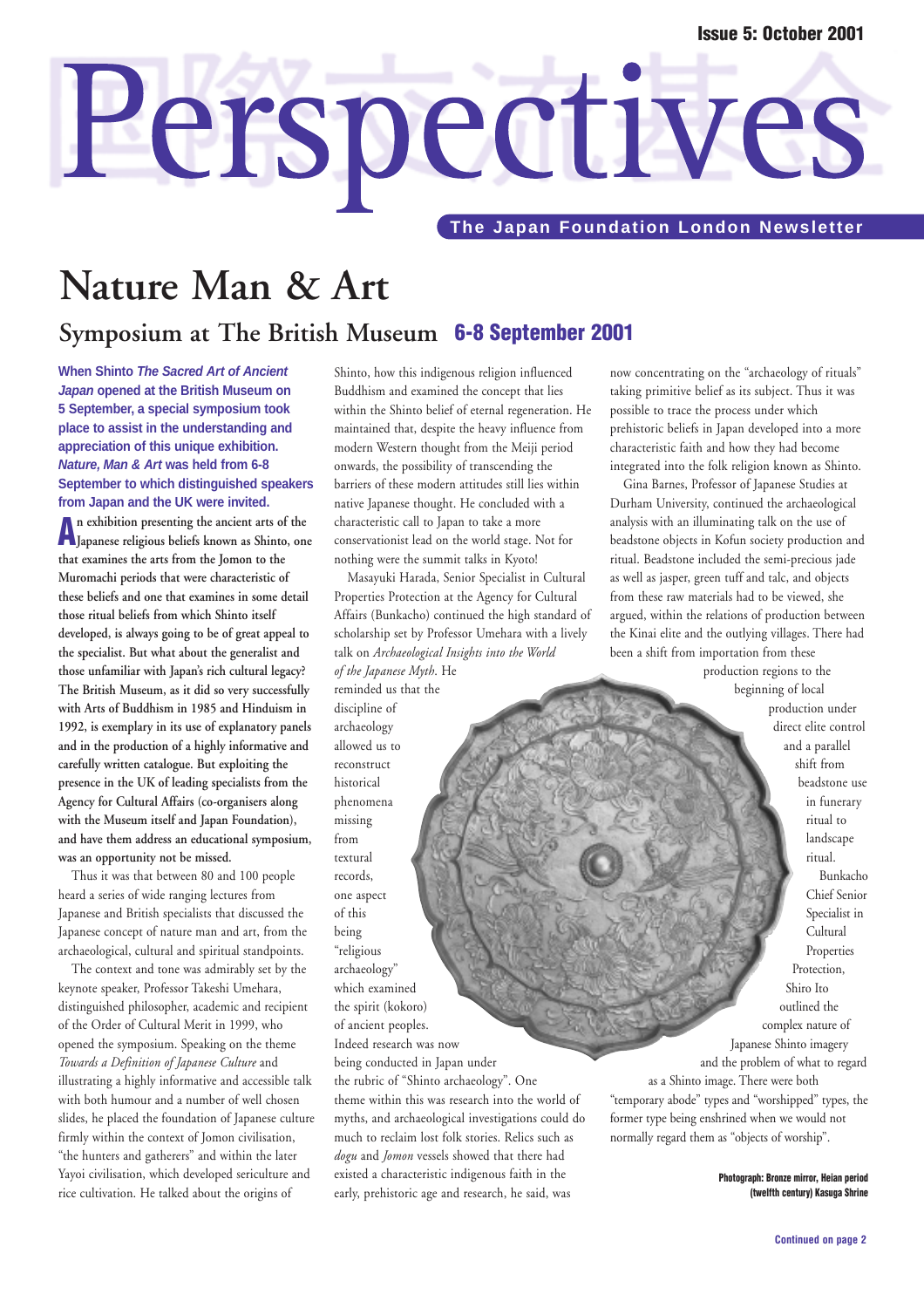

#### **Nature Man & Art continued from page 1**

This was because they did not represent the *kami* but rather served as a temporary abode. *Kami* had been thought to enter into the object and only afterwards, under the influence of Buddhism, did they come to be worshipped in the form of images. He showed how the development of Shinto images occurred in several stages from the Nara period where it was assumed that the images had a *kami* nature; to the very early Heian period where the *kami* and Buddhas, or the two types of image, were amalgamated; to the first half of the Heian period where true *kami* images evolved under the influence of Buddhist forms. Finally the fourth stage, from the tenth century showed smaller images, seated with the knees close to the body, a style that was to continue relatively unchanged.

Kazutoshi Harada, Head of the Horyu-ji Treasures Section at the Tokyo National Museum

concluded the second day with a visual analysis *Treasures Presented to the Gods*. Objects offered to the *kami* in shrines were designated as national treasures and their origins lay in the Ten Types of Sacred Treasure (tokusa no kandakara) brought down from the gods to Japan by Nigihayahi-no-mikoto and falling into four categories – mirrors, swords, jewels and *hire* (a magical object like a *hata* banner). Chanted to and shaken, they would grant a wish in times of calamity or illness. Sacred objects handed down by the Imperial Family were thought to possess a similar nature. The Nara period saw stability centred around the Emperor and the *kami* were worshipped as Imperial ancestors while the later Heian period saw the *kami* as residing in the *shaden* (architectural structures) where they were anthropomorphised in visual form. Items offered to the gods changed from the more shamanistic treasures to objects of contemporary daily life. These objects were seen as resources demonstrating in concrete form the appearance of everyday items. But they were also craft items into which the skills of the time had been poured.

Shin'ichiro Gyotoku, Senior Specialist in Cultural Properties Protection at the Bunkacho addressed the

theme *Paintings of Places Sacred to the Kami and Buddhas: The World of Shrine Mandalas.* He showed how during the medieval period, as the theory of *kami* and Buddha developed, various religious paintings were produced, a central genre of these devotional paintings being shrine mandalas *(miya mandara)*. Their basic design was a bird's-eye view of the purified precincts inhabited by the *kami* and Buddhas. Whilst the principal focus of devotional paintings was humanised images, shrine mandalas always had as their main theme the landscape of the shrine, itself regarded as a manifestation of the Pure Land. He highlighted here an interesting correspondence with the symbolic landscape paintings in the West and the theme of medieval Christian paintings. These shrine mandalas were the first symbolic landscape paintings in Japan and were a superb legacy of the medieval Japanese world view

that actively appreciated

the beauty of nature and the blessings of the *kami* and Buddhas within the natural landscape. Dr Carmen Blacker, who was Lecturer for over thirty years at the University of Cambridge, and is still as active in

retirement, gave a fascinating presentation entitled *Keshin of Kami in Dreams and Visions.* Peppered with some delightful anecdotes, based on conversations and interviews, she discussed the keshin or temporary shapes in which the kami choose to appear to the human eyes in dream and vision. The various types of *kami* all shared the common attribute of having no single "form". She gave examples of the guises adopted by Yanankami, Kasuga Myojin and Inari and discussed the practice of incubation, or soliciting a dream for

therapeutic purposes.

The third British speaker, Victor Harris, Keeper of the British Museum's Department of Japanese Antiquities, spoke on *The Japanese Aesthetic Sensibility – the Intrinsic Beauty in Swords and Ceramics*. He argued that a striking aspect of Japanese Art was the persistence of traditions. It was conjectured that this conservatism in Japanese traditions originated from an innate stability in Japanese society and had built itself into the character of the Japanese people during the relatively stable Jomon period. People's attitude and closeness to nature during that period was an underlying component of the early religious beliefs that crystallised in the Nihon Shoki (Nihongi) of 720AD. This sense of gratitude towards nature extended to man-made objects and, in historical times, in the Japanese appreciation of the intrinsic beauty within artefacts such as steel sword blade and ash-glazed ceramics. The arrival of Buddhism introduced a further spiritual element that came to apply to objects as well as religious practices. The sword for example began to be regarded not only in a practical, ritual and aesthetic sense, but further as an instrument of spiritual enlightenment.

Tatsuo Kobayashi, Professor in the Faculty of Literature at Tokyo's Kokugakuin University, gave the closing presentation on the *Cultural Power of the Joman People* and he discussed what he called the Jomon revolution. It was supported by hunting, gathering and fishing but the dependency on plants and seafood increased. They preserved salmon; they preserved hard fruits and thereby managed to ensure a stable food supply all year that enabled them to build settlements. These settlements, he maintained, both strengthened the objectification of nature and prompted the development of individual consciousness. The Jomon people reached the highest level of culture in a society without legitimate agriculture. They compared with the groups on the north-west coast of North America but they clearly surpassed these owing to evidence that they possessed ceramic and lacquer. The pottery of the Jomon period is the oldest in the world and the depiction of humans and other living beings indicate a concern with the cycle of life and death from which Shinto beliefs evolved.

The symposium was co-organised with the Japan Foundation London office and the exhibition runs until 2 December, closed 22 October. **Editor** 

> **Photograph: Earthenware vessel with flame decoration, Middle Jomon period (2500-1500BC) Tokomachi City Museum**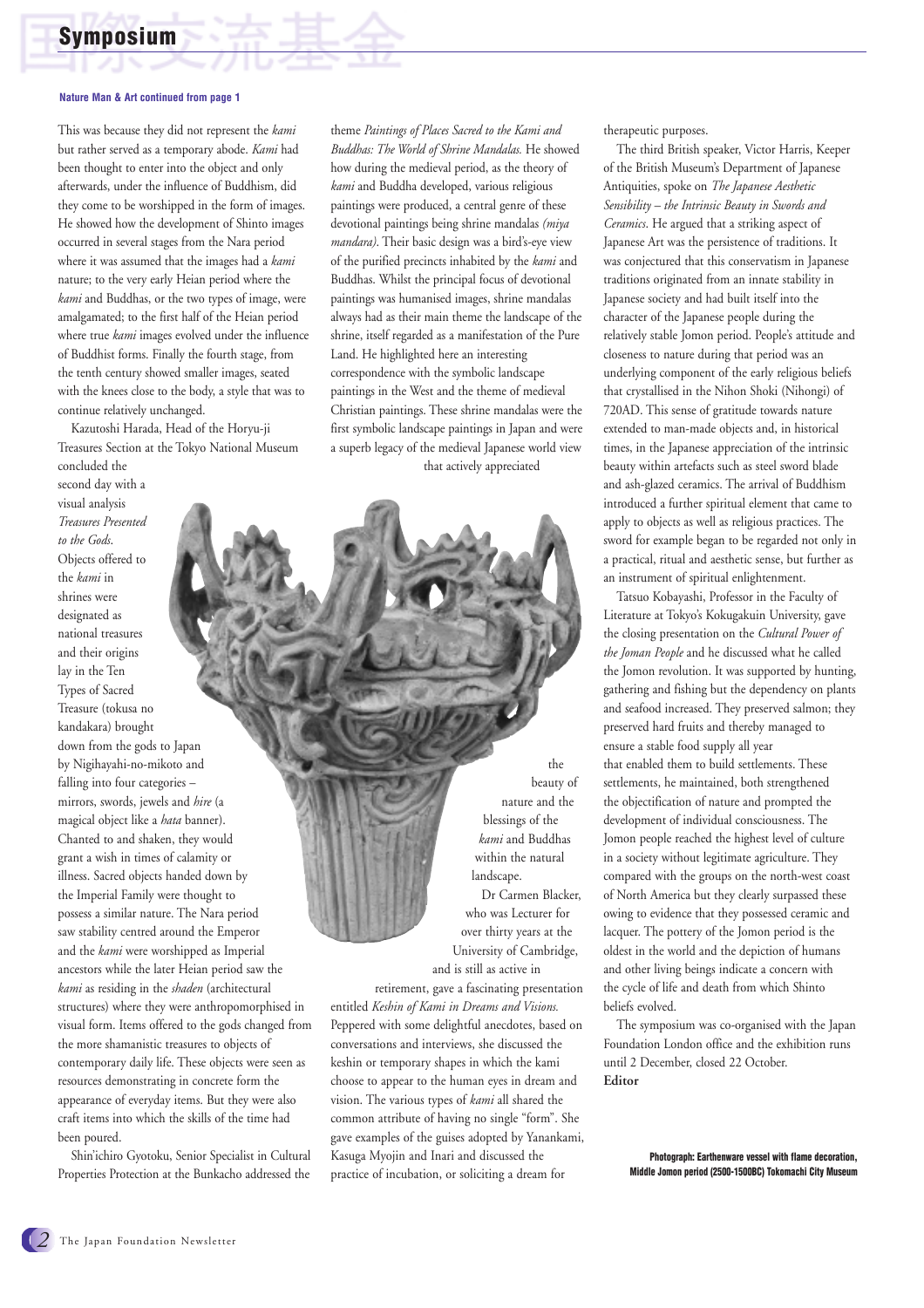

# **Studio Ghibli Festival at the Barbican Studio Ghibli – the Art of Japanese Animation**

**As part of Japan 2001, Barbican Screen is currently presenting for the first time in the UK, a major retrospective of the work of Japan's leading animation house, Studio Ghibli. The centrepiece of the season is Hayao Miyazaki's universally acclaimed, record-breaking success** *Princess Mononoke***, which received its UK premier at the Gala Opening on 19th October. During the festival,** *Princess Mononoke* **plays in two versions (English language and Japanese with English subtitles). For those of you who have not yet managed to attend the Festival, there is still time as it continues until 11 November.** 

For the last two decades, though almost unknown to the West outside animation circles, Studio Ghibli has enjoyed huge domestic success and produced animated movies of a quality to rival the world's best. Its subjects range from historical romances to other world fantasies, from madcap comedies to intimate character studies.

Ghibli's work has been lauded by international critics, directors and animators, from Pixar's John Lasseter to Akira Kurosawa. Many Ghibli films have been national blockbusters, regularly beating Disney imports at the Japanese box-office. The trend reached its zenith in 1997, when Ghibli's *Princess Mononoke* became the biggest-grossing film in Japanese history (subsequently only beaten by *Titanic*). In terms of world box office success, Mononoke is also the third most successful non-English language film, behind only *Life is Beautiful* and *Crouching Tiger Hidden Dragon.*

Studio Ghibli grew out of the vision of two men, Hayao Miyazaki (born 1941) and Isao Takahata (born 1935). As the leading Ghibli directors, Miyazaki and Takahata concentrate on separate projects, though they frequently produce each other's films and help out in other capacities. In general, Takahata's films look wistfully back to a 'golden age' defined by their lead characters who try to recreate it, and Miyazaki's works suggest that the time for focussing on yesterday is past, and we have to do the very best we can with the here and now. Both directors are similarly unafraid of fantasy and view it as an essential component of the human spirit. The resulting synergy and continuity is Studio Ghibli's strength.



**Characters from** *Princess Mononoke* **(left) and** *Laputa: Castle in the Sky*

#### **Programme:**

**PRINCESS MONONOKE** (Mononoke Hime) (PG) The most successful film ever at the Japanese box office, Miyazaki's mythic epic about the twilight of the gods in medieval Japan also briefly held the world record now claimed by Titanic. With samurai swordfights and a showdown with the gods, Mononoke echoes John Ford westerns as much as the work of Kurosawa.

**1997 Dir. Hayao Miyazaki 133 min.** Japanese dialogue with English sub-titles<br>Fri 19 Oct 7.30pm, Sat 20 Oct at 8.30, Sun 21 Oct at 8.30, Wed 24 Oct at 3.00 & Sun 11 Nov at 3.45

**KIKI'S DELIVERY SERVICE** (Majo no Takyubin) (U) Based on a children's book by Eiko Kadono, Kiki is a thirteen year-old witch complete with flying broomstick and talking cat. Plenty of comedy and in some ways the closest Miyazaki gets to Disney. **1989 Dir. Hayao Miyazaki 102 min.** Sat 20 Oct 11.00am **Family Film Club screening\***,

Mon 22 Oct at 3.00, Wed 24 Oct at 6.00, Fri 26 Oct at 3.00 & Sat 10 Nov 2.00

**NAUSICAÄ OF THE VALLEY OF THE WIND**  (Kaze no Tani no Nausica) (PG) A mesmerising blend of fantasy and science fiction. Set centuries in the future in a world almost

swallowed by a polluted forest full of giant insects.

**1984 Dir. Hayao Miyazaki 116 min.** Sat 20 Oct 2.00pm, Thur 25 Oct at 6.00 & Sun 4 Nov at 3.30

**MY NEIGHBOUR TOTORO** (Tonari no Totoro) (U) Explores the beauty and magic of 50s rural Japan through the eyes of two young girls. The atmosphere of gentle fantasy was partly inspired by Japanese storyteller Kenji Miyazawa, one of Miyazaki's favourite writers. The cuddly Totoro are now an icon of Japanese pop-culture.

**1988 Dir. Hayao Miyazaki 87 min.** Sat 20 Oct 4.30pm, Tue 23 Oct at 3.00, Thur 25 Oct at 3.00, Sat 27 Oct at 11.00am **Family Film Club screening\*** & Sun 11 Nov at 2.00pm

#### **GRAVE OF THE FIREFLIES** (12)

Warning: this is no fairy-tale and has no happy ending. Takahata's first Ghibli feature follows a teenage boy and his infant sister as they struggle to survive in wartime Japan. Based on a semiautobiographical novel by Akiyuki Nosaka, it played in Japanese cinemas with Miyazaki's Totoro.

**1988 Dir. Isao Takahata 88 min.** Sat 20 Oct 6.30pm, Wed 24 Oct at 8.30 & Sun 28 Oct at 4.15

**THE CRIMSON PIG** (aka Porco Rosso)(Kurenai no Buta) (12) In the skies over the Adriatic in the 1920s, the greatest fighter ace is.… a pig? Miyazaki's nonchalant hero shuns society and his own courageous past, but still inspires those around him. A stunning fantasy interlude was drawn from Roald Dahl's aviation stories, also echoing Powell and Pressburger's classic A Matter of Life and Death.

**1992 Dir. Hayao Miyazaki 102 min.** Sun 21 Oct 3.30pm, Sat 27 Oct at 4.15

**WHISPER OF THE HEART** (Mimi wo Sumaseba) (PG) A classic girl-meets-boy tale, the romance of this Miyazaki-scripted, Kondo-directed film is enhanced by the all-pervading sense of magic underlying the real world. Based on a manga by Aoi Hiiragi, Whisper of the Heart was the sole Ghibli film directed by Yoshifumi Kondo, who had worked with Miyazaki and Takahata as an animator since the 1970s. **1995 Dir. Yoshifumi Kondo 119 min.** 

**plus ON YOUR MARK** (PG)

A six-minute animated music promotion film which accompanied Whisper of the Heart in cinemas. The song is by Japanese rock duo Chage and Aska.

#### **1995 Dir. Hayao Miyazaki 6 min.** Whisper Of The Heart & On Your Mark. Sun 21 Oct 6.00pm**,** Sat 3 Nov at 2.00

**DEFENDERS OF THE FOREST** (aka Pom Poko) (Heisei Tanuki Gassen Pompoko) (PG)

Defenders of the Forest is an expansive account of the war between shape-changing racoon dogs (tanuki) and human developers threatening their home.

#### **1993 Dir. Isao Takahata 119 min.** Mon 22 Oct 6.00pm, Sat 27 Oct at 2.00

**LAPUTA: CASTLE IN THE SKY** (Tenku no Shiro Laputa) (PG) An aerial shoot-out and a girl floating from the sky form the starting point for this rollercoaster adventure in a 19th century fantasy world. The mining community in the early scenes was modelled on a Welsh village visited by Miyazaki during the 1984 miners' strike.

**1985 Dir. Hayao Miyazaki 124 min.** Mon 22 Oct 8.30pm, Thur 25 Oct at 8.30 & Sat 10 Nov at 4.00

#### **ONLY YESTERDAY** (Omoide Poroporo) (PG)

This decade-crossing character study depicts the rapid changes in modern Japan through the eyes of twenty-something Taeko.

#### **1991 Dir. Isao Takahata 119 min.** Tue 23 Oct 6.00pm, Sun 28 Oct at 2.00

**MY NEIGHBOURS THE YAMADAS** (PG)

Described by Ghibli president Toshio Suzuki as a film "showing what it's like to live as a Japanese," Yamadas is a radical break from the usual Studio look. Completely digital, the film resembles a moving watercolour, with simple sketches and outrageous cartoony designs.

**1999 Dir. Isao Takahata 104 min.** Tue 23 Oct 8.30pm, Sat 3 Nov at 4.15

The Studio Ghibli Festival has been awarded a grant under the Japan Foundation Film Festivals Abroad Support Programme.

#### **For futher details, contact the Barbican Cinema: Tel 020 7638 8891 Barbican Screen, Silk Street, London EC2Y 8DS**

**\* Family Film Club screening** - Adults must be accompanied by a child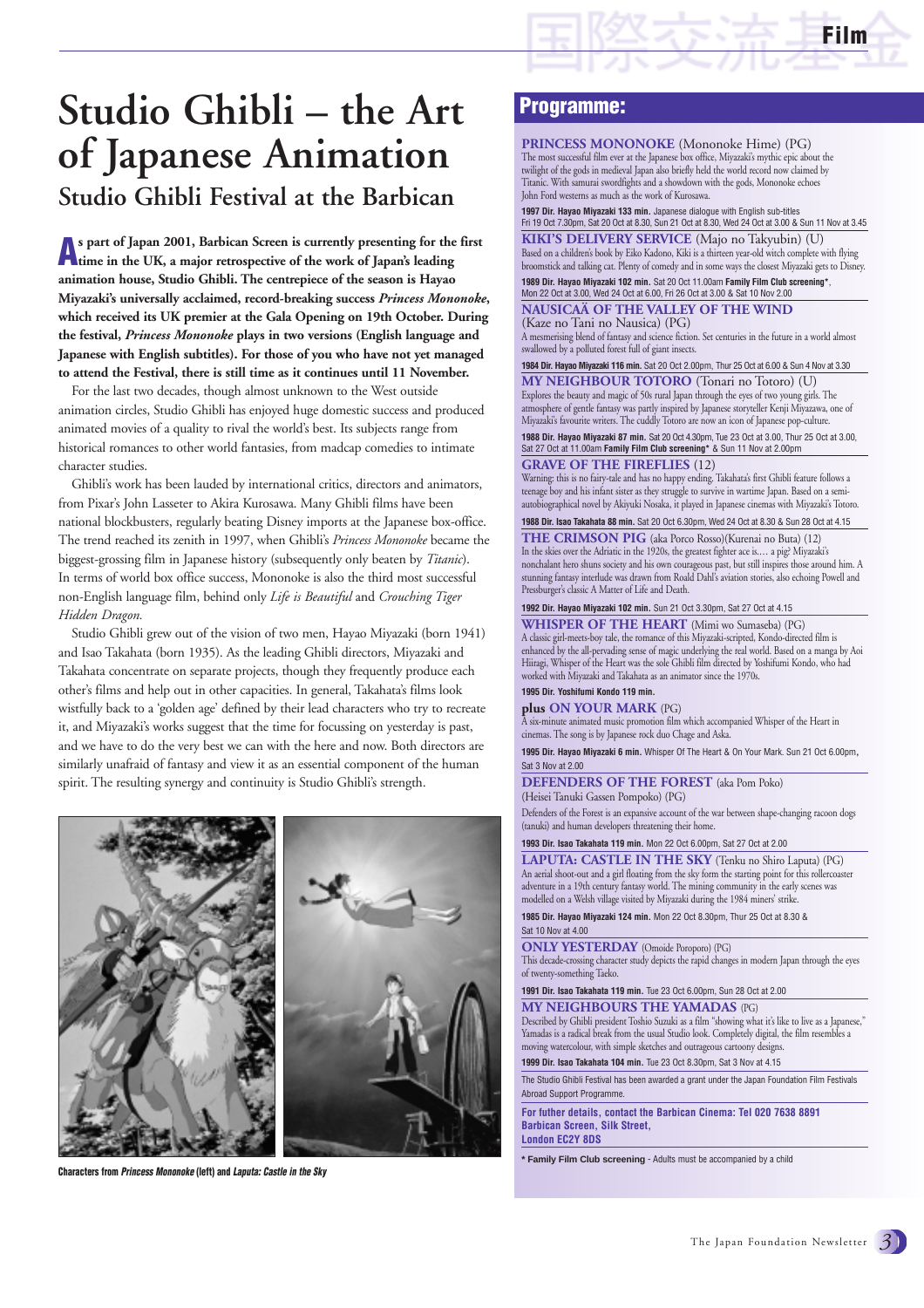## **Grant Information**

# **Japan Foundation Grant Programmes 2002-03**

The following programmes for the<br>2002/2003 financial year are now available **he following programmes for the for application. All of them are for UK organisations except for the Fellowship Programme which is open to individuals who meet the criteria, and the Film Production Support Programme which is open to individuals as well as organisations. Further details and application forms are available from this office except those for the Support Programmes for the Japanese Language. These are available from our London Language Centre (Nihongo Centre). The deadline for all applications is 3 December 2001. Results will be notified during April 2002:** 

#### **Support Programmes for Invitations to Japan**

#### **Fellowship Programme**

Our Fellowship Programme gives the opportunity to academics, arts and other professionals to visit Japan to pursue research in their field. As a rule a named affiliate in Japan is required at the time of application. The Fellowship comprises airfare, stipend to cover living expenses and other allowances. There are a number of categories within the Programme:

#### *1. Scholars and Researchers Category*

For academics working in the field of Japanese studies, the humanities and the social sciences. Duration of Fellowship: from (no less than) 2 to (no longer than) 12 months.

#### *2. Doctoral Candidates Category*

For candidates who are in the closing stages of their Ph.D. and who need to undertake fieldwork in Japan in order to complete their dissertation/thesis. Proof at the time of application that all other necessary requirements, bar completion of the thesis, have been fulfilled for the award of the Ph.D is needed from the candidate's supervisor. Duration of Fellowship: from (no less than) 4 to (no longer than) 14 months.

#### *3. Artists Category*

Artists means arts professionals in the widest sense e.g. writers, performing and visual artists, as well as arts administrators and academics. The category is for those wishing to pursue a particular creative project in Japan. Duration of Fellowship: from (no less than) 2 to (no longer than) 6 months.

#### **Support Programmes for Japanese Studies**

#### **Visiting Professorship Programme for Japanese Studies**

This programme is designed to support institutions of higher education, research and cultural organisations planning to invite scholars from abroad (including Japan) from between one and six months to give courses related to Japan in the subject areas of the humanities and the social sciences. The grant covers the return airfare and a proportion of the direct project expenses.

#### **Staff Expansion Grant Programme for Japanese Studies**

For UK institutions of higher education, research and cultural organisations in order to enable them to expand faculty or library staffing in Japan-related areas in the humanities, the social sciences and the arts. Financial assistance is given for an initial threeyear period and covers two thirds of the gross salary cost.

#### **Research/Conference/Seminar Grant Programme**

Grant assistance is provided towards joint research projects, conferences, seminars, workshops and intensive courses that are Japan-related **(to include study tours to Japan)** of up to 12 months duration. Comparative research projects, including

those within a global context are also considered. Higher education institutions, research and cultural organisations are eligible to apply and the project should not be the work of a single individual.

#### **Library Support Programme**

This programme is designed to promote and encourage research on Japan through the donation of Japan-related books and materials to the libraries of institutions of higher education, research organisations and to large public libraries that support departments and faculties of Japanese studies. Applications from individuals and from the commercial sector are not accepted. Applicants (libraries) should apply to a particular category within the programme depending upon the extent to which Japanese studies are conducted within the organisation.

#### **Visual Arts Exchange Programmes**

**Exhibitions Abroad Support Programme** Under this programme financial support is provided to museums and galleries in Japan and abroad that introduce Japanese art and culture overseas. Assistance is given in the form of subsidies on a cost-sharing basis towards the direct costs of holding the exhibition, but not for preliminary research and development.

#### **Grants Available for Participation in International Conferences**

#### **International Conferences outside Japan**

We are able to provide funds to Japanese specialists in the humanities, the social sciences and the arts who have been invited to chair, to give a paper or to give a keynote address, at an international conference or symposium outside Japan.

Assistance comprises the round trip economy-class airfare from Japan and help towards accommodation/living expenses for up to 7 days.

Applications need to be made by the Japanese invitee direct to our Head Office in Tokyo by 20 December of the year preceding the financial year into which the conference/ symposium falls. Applications are accepted after 20 December, subject to budget, and should be made 3 months before the conference.

#### **International Conferences in Japan**

If you have been invited to chair, present a paper or give a keynote address at an international conference/symposium (including academic meetings, workshops or lectures etc) in Japan it is possible for the conference organiser (university, academic society, arts group etc) to apply on your behalf to the Japan Foundation Head Office for grant assistance. The deadline is 20 December preceding the financial year in which the conference is due to be held but for conferences taking place in the latter half of the financial year (October to the following March) additional applications are accepted up to 30 June. Assistance takes the form of round-trip economy class airfare and a grant towards accommodation/living expenses up to 7 days.

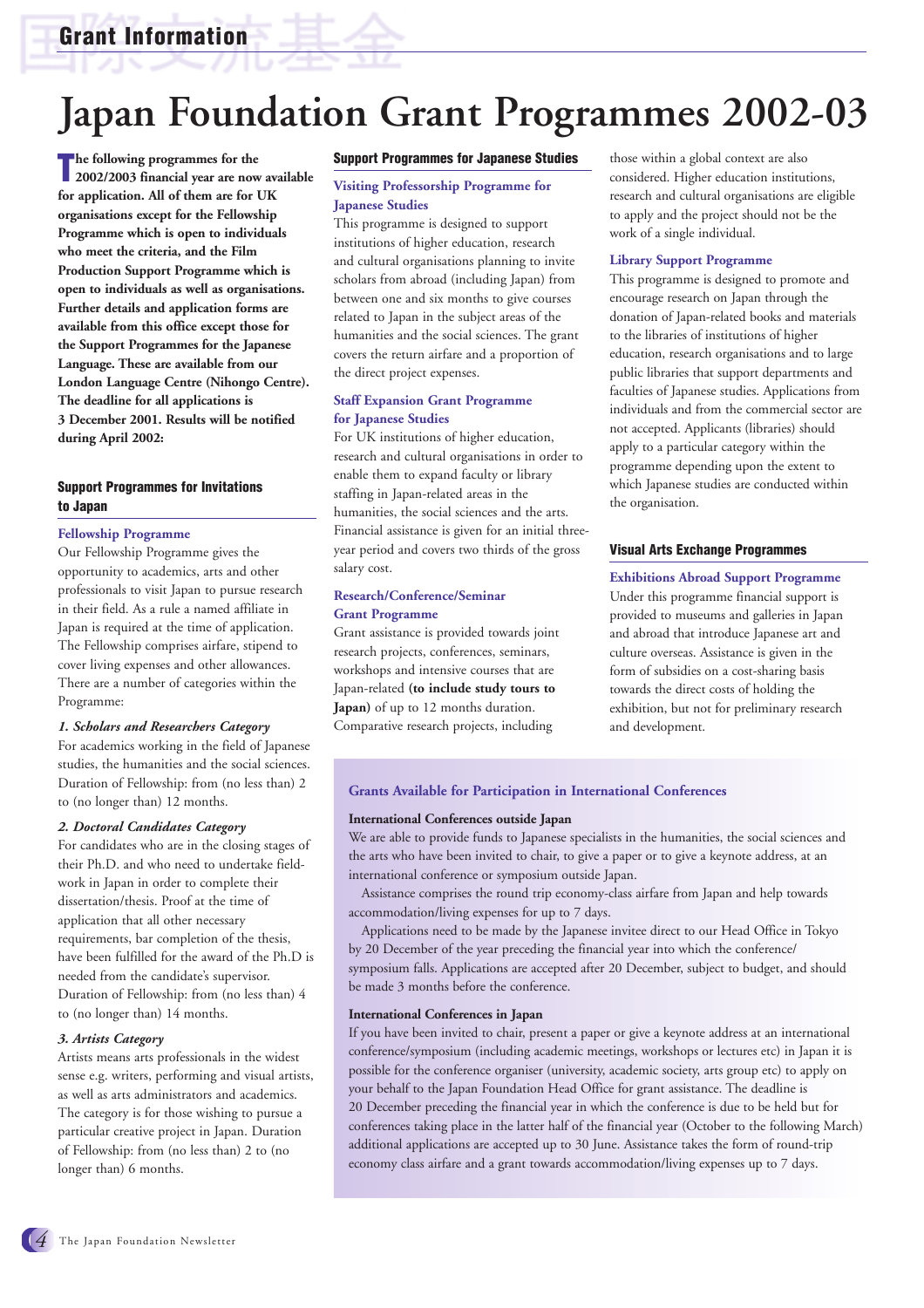#### **International Conference Programmes**

#### **Japan Europe Support Programme for Conferences and Symposiums**

Financial support is provided to institutions of higher education, research centres, think tanks and cultural organisations wishing to hold international conferences, symposiums or seminars that will promote a better understanding between Japan and Europe on common issues in the political, economic, social or cultural fields.

#### **Publication Exchange Programmes**

#### **Publication Assistance Programme**

Financial support is given to publishers only towards the publication of books on Japan written in languages other than Japanese. Fields covered include the humanities, the social sciences and the arts but exclude the natural sciences. The publication must take place within the 2002/2003 financial year and the grant awarded is a percentage of the direct publication costs.

#### **Translation Assistance Programme**

For publishers only and to encourage and support the translation and publication of quality works from the Japanese language. They must be translations of works on or about Japan in the humanities, the social sciences and the arts (excluding the social sciences). The programme offers financial support for part of the fees paid by the publisher to the translator.

#### **Audio-Visual Exchange Programmes**

#### **Film Production Support Programme**

Financial support is provided towards the production of films, TV programmes and other audio-visual materials that promote a deeper understanding of Japan and Japanese culture abroad. The programme is open to individuals as well as organisations with film making knowledge and experience and grant assistance takes the form of subsidies towards the production costs.

#### **Support Programmes for Japanese Education Overseas**

#### **Support Programme for Japanese Language Courses Abroad**

This programme is designed to help the creation of full-time teaching positions at universities, colleges or other higher educational institutions that run Japanese language courses and provides salary assistance for up to an initial three-year period.

**Japanese Speech Contest Support Programme** A grant towards the cost of prizes is given to those organisations planning to hold a Japanese language speech contest.

#### **Support Programme for Developing Networks of Japanese Language Teachers and Institutions**

Designed to help overseas teachers' associations, academic societies, higher education and research institutions to develop networks of Japanese language teachers and institutions abroad through seminars, academic meetings, workshops and training courses.

#### **Training Programmes for Teachers of the Japanese Language**

These programmes are designed to provide teachers of the Japanese language both native as well as non-native speakers with the opportunity to improve their Japanese language skills and teaching methods by following a course at the Japan Foundation Japanese Language Institute, Urawa. Applications have to be made by the institution where the applicant teaches. There are three types of programme: The long term training programme (6 months) for teachers with less than five years Japanese language teaching experience: three short term training programmes (2 months) for those with at least two years Japanese language teaching experience: and a one-month training programme in Japanese language teaching methods for Japanese nationals living abroad who have at least three years experience.

#### **Japanese Language Programmes for Specialists**

These programmes are offered at the Japan Foundation Japanese Language Institute, Kansai and are designed for those who need to improve their Japanese language ability for vocational and academic purposes. The courses are specifically constructed for each different vocational or academic speciality.

#### *1. Japanese Language Programmes for Librarians*

A six-month intensive training course inthe Japanese language for librarians in educational and research institutions. A prescribed level of Japanese ability is required before application (equal to level three of the Japanese Language Proficiency Test). Priority is given to applications from developing countries but applicants from other countries are welcome to apply.

#### *2. Japanese Language Programme for Researchers*

A six or nine-month intensive training course for scholars and researchers in the social sciences and the humanities who need to improve their Japanese language ability for research purposes. A prescribed level of Japanese ability is required before application (equal to level three of the Japanese Language Proficiency Test).

**Grant Information**

#### *3. Japanese Language Programme for Postgraduate Students*

A two, six, or nine-month intensive training course for postgraduate students in the social sciences or the humanities who wish to improve their Japanese language ability and already have a basic level of Japanese.

#### **Japanese Language Education Fellowship Programme**

For educational institutions and publishers wishing to send Japanese language specialists to carry out surveys or research in Japan for the development of Japanese language teaching materials, teaching methodology and for Japanese curriculum development.

#### **Assistance Programme for Japanese Language Teaching Materials**

For publishers and educational institutions that wish to produce and market resource materials for Japanese language instruction in the form of textbooks, dictionaries, a/v and computer assisted materials.

#### **Japanese Language Teaching Materials Donation Programme**

Under this programme educational institutions that offer regular courses in Japanese language may apply for a donation of a variety of teaching materials published and distributed in Japan. These can take the form of books, tapes, a/v materials etc.

#### **Grants available for the Performing Arts**

Should you wish to invite a Japanese performing arts group to this country, the Japanese group may apply direct to our Head Office in Tokyo for possible financial assistance. There are two programmes available depending on the size of the group.

For both programmes applications need to be made by 20 December 2001 but it is advisable to seek advice and more information about the programmes from this office before initiating application procedures.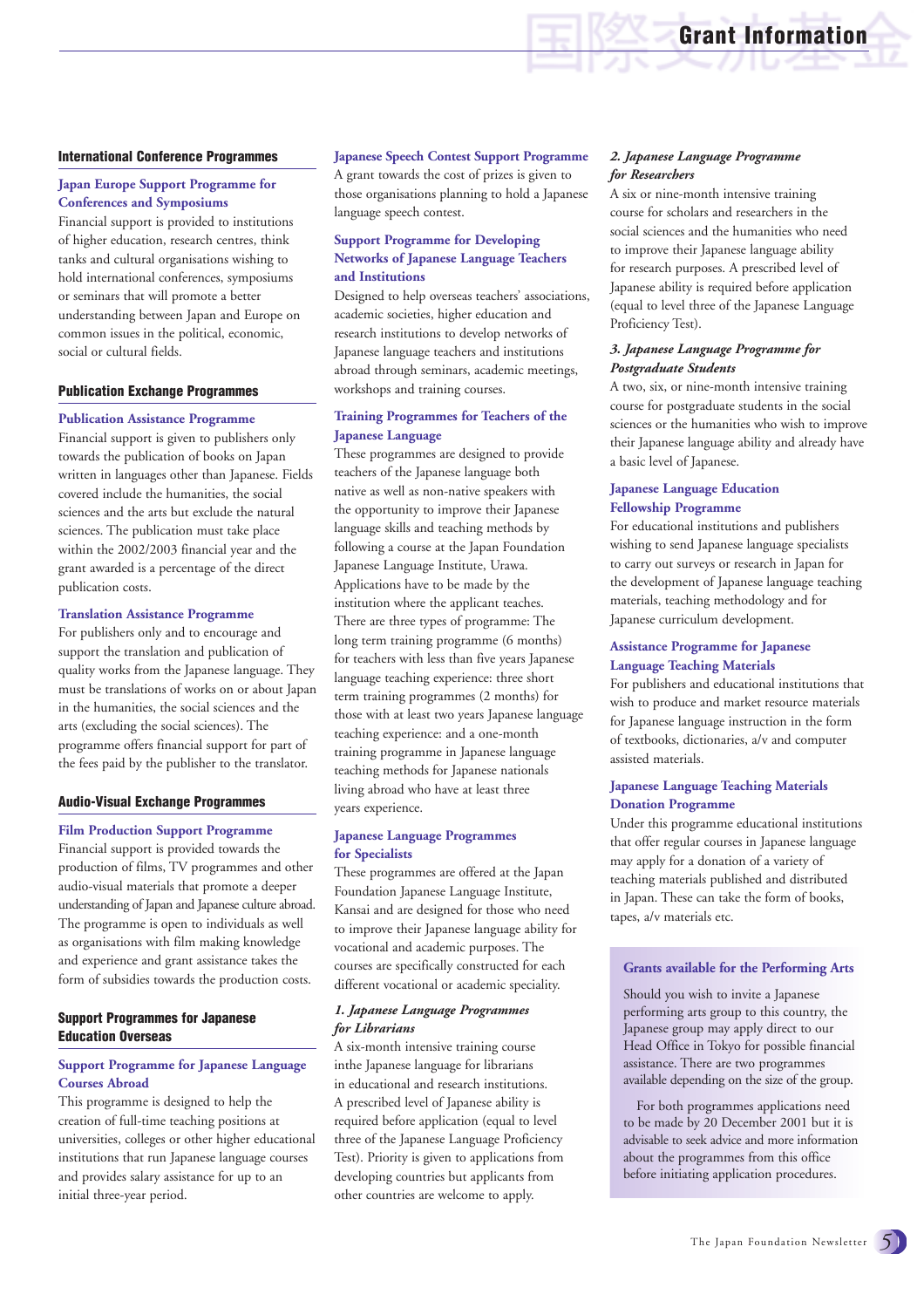# **The Ripple Effect of Cultural Exchange**

**One of the most successful exchange programmes that the Japan Foundation has run continuously since its establishment in the early 1970s has been the annual two-week secondary School Teachers' Study Tour to Japan. It aims to deepen knowledge of Japan, its culture and way of life among those who teach about Japan at secondary level. The teachers return with enthusiasm, they return with new resources and they return better equipped to give the successor generation a better understanding of today's Japan. But does it need to stop there? Is there a wider value? The Foundation in Tokyo sees its exchange of persons activities as helping to increase understanding "between people of the world and the promotion of long-term world peace". But how easily can we measure and evaluate these benefits?**

When in Tokyo UK teacher Lynne Symonds met Karimu Nachina from North Ghana on the 1993 Tour it changed her life and those of many others. Lynne was teaching science, and had a particular interest in the relationship between science and society. Karimu was headmaster of a new secondary school with scant resources in a remote area of Northern Ghana. They met, they talked, and they talked again. Their meetings soon led to a pen-friend scheme between their schools. This should happen, one might say. But the scheme led in turn to an increase in the stay-on rate of girls in Karimu's school (in a region where girls' education is relatively new) and to a significant increase in interest among the British girls in many educational areas, particularly science.

The friendship blossomed. On her return Lynne sent him books. Regularly. He was delighted. They needed somewhere to house them and a library, named after Lynne, was built with the help of British donors. A host of linking schemes between schools and universities grew up.

Funds were raised for a boarding house for girls. A primary school was built. Desks, books, computers, sports wear and laboratory equipment were supplied.

Lynne went on to launch 'Science Links for the Millennium' with the help of the International Council for Associations of Science Education. They linked 600 schools and colleges across the world enabling young people to gain a better understanding of a very different culture. And it naturally increased their understanding of their own.

Back in Ghana Lynne was honoured in1996 with the position of Chief of Enlightenment and Education of the

Mamprusi Tribe in Ghana, a tribal honour never before bestowed upon a foreigner. There was a formal ceremony. Pictures and articles adorned the UK national press. In 1997 for her work in tackling racism, the World Interfaith Group gave her the Gordon Wilson Award for World Peace. And a further award for her contribution to International Science – the first award of this kind – came from the Association for Science

Education: 2001 at their Centenary Meeting.

Her role continued to widen to include other countries particularly with reference to effective science, maths and technology education, often the key to defeating poverty in less-developed countries. She founded a charity, 'The Wulugu Project', which assists education in West Africa, particularly with reference to girls and women. She worked with primary science teachers in west African countries to improve HIV/AIDS education. Currently she

is introducing microscale science world-wide. This is an enormously simple, effective and very cheap system of practical science. Lynne has used it to teach chemistry in Britain from primary level to advanced and has watched how this new philosophy has improved learning.

She soon recognised its potential to help in many countries, particularly where there is a shortage of laboratories and equipment and, as part of the British Association for Science Education, she is now actively promoting links between science teachers associations to allow them to learn from each other.

Meanwhile, in Ghana, a vocational training centre



for girls is about to be opened, thanks to further collaboration between Lynne and Karimu. Lynne wants

one day to return to Japan and re-visit the country that changed her life and led to increased life

chances for thousands in West Africa. She is

characteristically modest about her accomplishments. "None of this would have happened without the initial contacts between Britain and Ghana fostered by the Japan Foundation". This may be true. But for people to people exchange to be successful and to reap results, it relies on putting the right people in contact with each other and on accurate targeting. With Lynne we got it right. **Editor** 

# **Award for William Beasley**

Professor William Beasley, one of Britain's most distinguished scholars of East Asian history and Emeritus Professor of History of the Far East at the University of London, has been awarded the prestigious Japan Foundation Award.

Since 1973 the Japan Foundation has conferred the Award annually on individuals and organisations both in Japan and abroad for their substantial contribution to mutual understanding between Japan and the rest of the world. Nominations are sought from scholars, from statesmen and from leaders in the business and public sectors. The Japan Foundation Special Prize was established one year later, in 1974, and is aimed at younger recipients who are expected to continue and build on their achievements in the future. This is the first time that the UK has received the Award since Dr Ian Nish, Emeritus Professor at the London School of Economics, received it in 1991 and since Dr Peter Kornicki, Lecturer in Japanese at the University of Cambridge, was

awarded the Special Prize in 1992.

Professor Beasley has devoted himself for more than fifty years to an in-depth study of Japan's culture and history, as well as to the nurturing of young scholars to solidify the foundation of Japanese studies in the UK. His Modern History of Japan (1963), published in numerous countries across the world, has become the definitive text for modern Japanese history.

Professor Beasley taught Japanese history to students and postgraduates in the University of London for 35 years and throughout his long career – but especially since his retirement in 1983 – has produced many monographs on nineteenth century Japanese history. He has made a distinguished contribution to the understanding of the Meiji Restoration and the travels of Meiji statesmen to Europe and to America. In 1980 he was made a CBE and in 1983 received the Order of the Rising Sun, Third Class, from the Japanese Government. As recently as 1996 he was

given the Japan Festival Award for promoting a deeper understanding of Japanese culture in the UK.

As Professor Beasley was unable to travel to Japan to receive the award, Professor Nish attended the ceremony in Tokyo on 4 October on his behalf. In a prepared acceptance speech read by Professor Nish, Professor Beasley acknowledged with typical modesty his dependence on the support of organisations and individuals in Japan who had so greatly assisted him in his early research at a time when books were scarce and works on Japan hard to find. "There were no useful guides to them, no computer catalogues…" Introductions were invaluable and contacts allimportant. "Work became a treasure hunt. What you could do depended on what you could find… Even so, I thoroughly enjoyed it, just as I have enjoyed the study of Japanese history ever since... I am being rewarded, after all, for doing the things I have enjoyed for the greater part of my career." **Editor**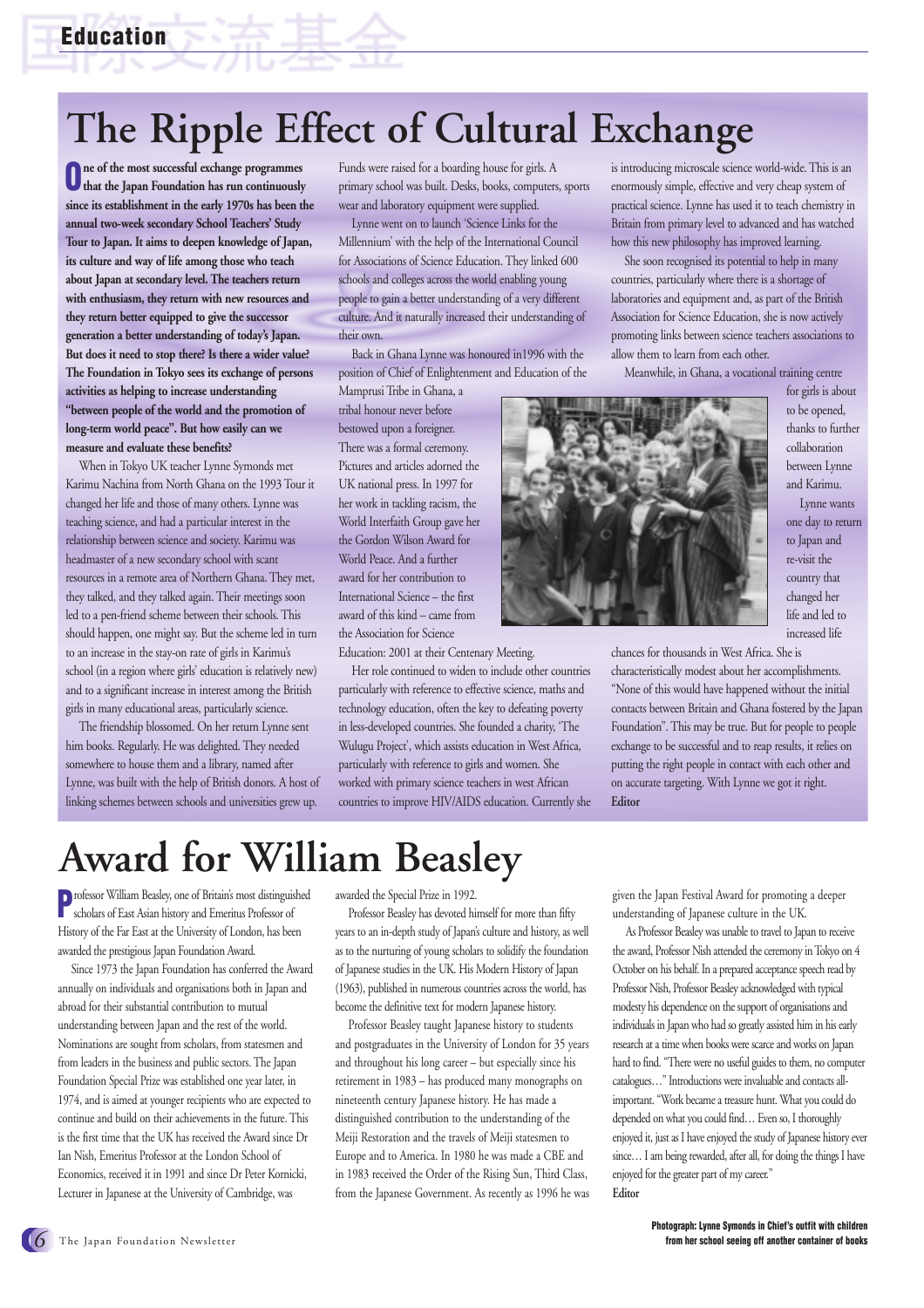## **The Yokohama Triennale Young and exciting talent from Japan and abroad**

**The Japan Foundation organised a press trip**<br> **The for international journalists to the opening for international journalists to the opening of the first Yokohama Triennale on 2 September. The Triennale runs until 11 November and is the biggest international art exhibition ever to be held in Japan. Lynne MacRitchie is a regular contributor to the Financial Times on contemporary art and was the UK's participant.** 

Art critics can be a jaded bunch, especially these days when the artist participants on the international exhibition circuit can seem as familiar as sports stars or supermodels. But an invitation to Japan was intriguing enough to attract art journalists from all over the world to accept the Japan Foundation's invitation to Yokohama for the opening of the first Yokohama Triennale. A lot was riding on the exhibition. It was Japan's first attempt at the sort of international art extravaganza which has become familiar in cities throughout the globe. It was important for Yokohama, keen to establish itself – and especially its newly redeveloped docklands district – as a worthy rival to Tokyo. And it was important for Japanese contemporary art, anxious to find its own place on the world stage.

And the verdict? The Triennale was a success. It was beautifully installed in both the main venues, the gleaming Pacifico Exhibition Hall successfully accommodating both the enormous – Shiota Chiharu's giant dresses soaked with mud – and

the intimate – Alicia Framis' area for children. The renovation of the second venue, the Red Brick Warehouse, had been done with care, and the technical quality of the mostly high tech installations was outstanding. Seminars gave opportunities to meet the curators –Shinji Kohmoto, Senior Curator at the National Museum of Modern Art, Kyoto, Nobuo Nakamura, Director of the Centre for Contemporary Art in Kitakyushu, Fumio Nanjo, independent curator and Akira Tatehata, Professor of Art at Tama Art University and the artists. And

the continuing attempts by artists Tsubaki Noboru and Muroi Hisashi to hoist a giant grasshopper on the outside of the Yokohama Grand hotel provided a pleasant frisson of nail biting tension!

The Triennale succeeded as an illuminating whole rather than an exhausting array of disparate parts. It was fascinating to see photographs by senior American artist Allan Sekula next to the stunning animation of the

Tokyo subway by the Japanese artist Tabaimo. It was fun to chase Orimoto Tatsumi, the Bread Man, and his followers, all with French loaves tied over their faces, through the crowds of

shoppers in Queens Square. It was moving to see the Yokohama crowds sliding over Marina Abramovic's magnetised floor and losing themselves in Yayoi Kusama's maze of mirror balls. Taken seriously by its organisers, sponsors and public, the exhibition succeeded in connecting with all of them.

And for those of the group who remained in Japan, it was just the beginning of a journey of discovery of contemporary Japanese art. Visits included the Isamu Noguchi museum and the contemporary art museums of Naoshima,

> Hiroshima, Kyoto, Mito, Hara and Tokyo. Exhibitions seen included "The Standard", presented throughout Naoshima Island,"Cute" at the Shiseido Gallery and Art Tower Mito and Takashi Murakami at the Museum of Contemporary Art, Tokyo. The kindness, warmth and seriousness with which the group was received everywhere were truly



**Photograph: Yayoi Kusama** *Narcissus Garden* **Silver balls. Collection of the artist**

**Lynne MacRitchie**

impressive. And the value of seeing Japanese contemporary art in Japan itself cannot be overestimated, especially for those who will be writing about it as it takes its place on the world stage.

**Mind the Gap: 2001 Symposium on Japanese Language Education**

**The 2001 Symposium on Japanese**<br>
Language Education, which incorporated **he 2001 Symposium on Japanese the 6th European Symposium on Japanese Language Education and the 4th Annual Conference of the British Association for Teaching Japanese as a Foreign Language (BATJ) took place at the Kaetsu Centre in New Hall College Cambridge from 7 to 9 September and was attended by over 160 teachers of Japanese from 21 countries.**

The focus of the event was the question of how to bridge a perceived gap between the secondary and tertiary sectors in Japanese language education and at the Opening Ceremony, Senior Vice President of the Japan Foundation, Masaki Konishi, stressed the importance of greater communication between these sectors.

The keynote speaker was Professor Tazuko

Ueno of Tokyo Woman's Christian University who described significant changes in the approach to teaching Japanese as a foreign language, both in Japan and overseas noting that it was essential to take the particular circumstances of each country into account when considering how best to improve communication between sectors. It was necessary to consider a range of options and she felt that efforts needed to be made by each sector to raise mutual awareness of each other's situation, if the knowledge gained by pupils in schools was not to go to waste.

There followed a presentation by Robyn Spence-Brown of Monash University. Australia had the second highest number of learners of Japanese in the world, 96% of whom were studying in the primary and secondary sectors. The majority of students taking Japanese

courses in higher education had therefore already studied the language for between 5 and 7 years at school and Australian universities have had to change their perspective to cater for students with existing knowledge.

A panel discussion on the theme *Opening the Dialogue: What can the secondary and tertiary sectors learn from each other?* enabled delegates to discuss how best to move forward in order to bridge the sectoral divide. Members of the audience put forward suggestions for action, including the creation of a Europe-wide framework for standards in Japanese language teaching and the setting up of a joint working group with teachers from both sectors, with the possible mediation of the Japan Foundation. **Editor**